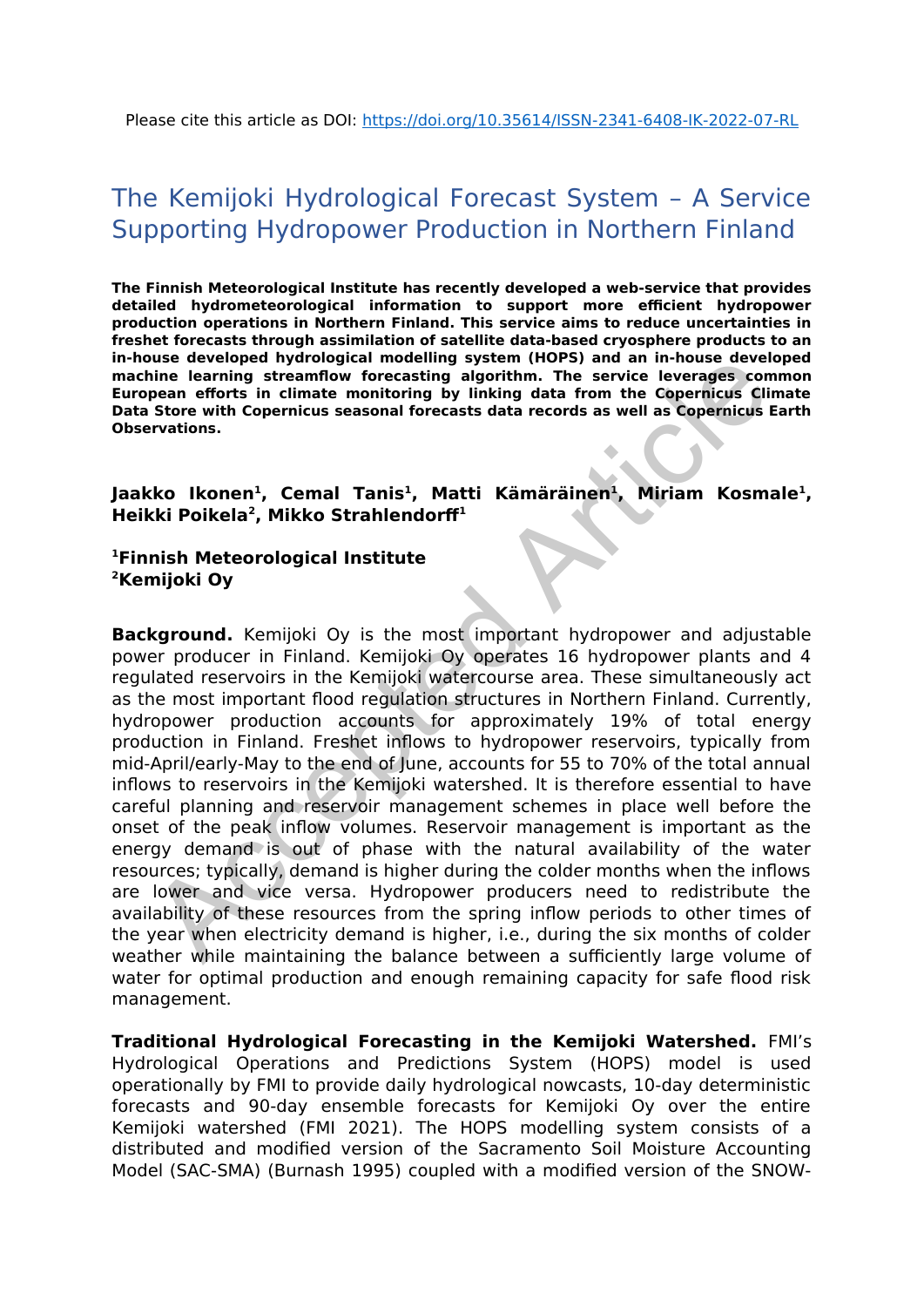#### Please cite this article as DOI: https://doi.org/10.35614/ISSN-2341-6408-IK-2022-07-RL

17 temperature index snow accumulation and ablation model, a soil temperature model based on Rankinen et al. (2004) and an in-house developed distributed routing model accounting for overland, and channel flow retention and attenuation, based on hydrographic properties. The parameters for the SAC-SMA model are derived from a semi-physical a-priori parametrization scheme introduced by Koren et al. (2000). Satisfactory simulation results have been achieved (with an average Nash-Sutcliffe coefficient (NS) of efficiency of 0.79 and an average Pearson correlation of 0.94 between observations and hindcast simulations across selected validation points, see e.g., Fig. 1.) by running the modelling system without any calibration apart from manually adjusting parameters governing snowmelt rates.



Fig 1: (a) Location of the Kemijoki HOPS modelling domain (red dots: regulated flow points, blue dots: natural flow observation points) and (b) Streamflow simulation (HOPS) timeseries at the Marraskoski observation point and comparison with Finnish Environment Institute's observations (OBS).

**Machine Learning for a Novel Approach for Hydrological Forecasts.** Machine learning algorithms have also been tested and implemented in the Kemijoki watershed with very promising results. The machine learning model used is based on gradient boosting. The machine learning process consists of constructing a carefully designed predictor set to which an optimized gradient boosting regression model between the predictor data and the streamflow observations in each measurement station using historical data between 2007– 2020 is fitted. As predictors, the model uses the ECMWF HRES deterministic temperature and precipitation forecasts over the watersheds of measurement stations, the analytical representations of annual and daily cycles, and the observed streamflow of each station in an autoregressive manner. To be able to simulate the cumulative effect of, e.g., precipitation and melting processes, the weather model output is lagged in time multiple times; for example, when predicting the streamflow at t=0, precipitation values of the catchment grid cells from  $t=0$ ,  $t=-1$ ,  $t=-2$ , ...  $t=-10$  time steps are considered. The model was proven to be able to produce good forecasts despite a relatively small and restricted set of predictors, and with a more complete predictor data set, including, e.g.,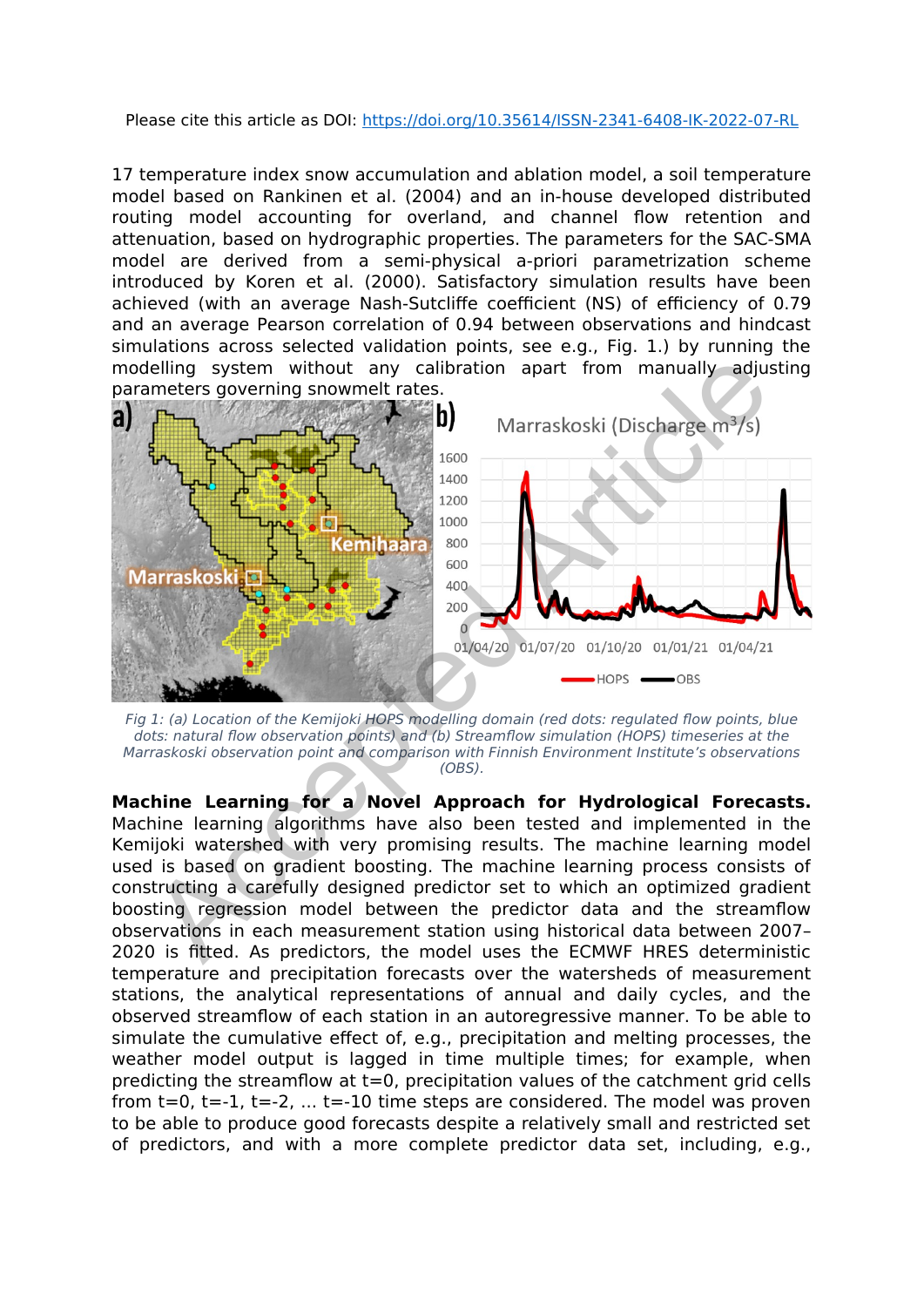Please cite this article as DOI: https://doi.org/10.35614/ISSN-2341-6408-IK-2022-07-RL

satellite observations and predicted snow depths, even better performance is expected.

**Assimilation of Satellite-Based Cryosphere Products.** Assimilation of Earth Observation (EO) based snow observations can significantly reduce uncertainties in hydrological model snowpack simulation. Currently Copernicus EO-based Snow Water Equivalent GlobLand SWE (Copernicus 2021) data is operationally assimilated into the HOPS modelling procedure. The use of EO-based snow observations offer two main types of advantages: 1) EO-based snow observations are independent from point scale observations (usually used to drive hydrological models), and 2) they provide basin-wide information and data on the state of the snowpack as opposed to point scale observations.



Fig 2: Kemihaara streamflow observations (see figure 1a) and HOPS simulation runs with (Qsim SAT) and without (Qsim GD) SWE assimilation (left, 2018 and right, 2019).



Fig 3: Kemihaara streamflow observations (see figure 1a) and HOPS simulation runs with (Qsim SAT) and without (Osim GD) SWE assimilation (left, 2020 and right, 2021).

Snowfall is a dominant control variable in SWE accumulation. We modify snowfall forcing according to EO-based SWE observations to obtain the required model SWE accumulation constraint. In our application, the corrections are determined by comparing EO-based SWE observations with an initial model simulation and then applying the corrections retrospectively as part of a second model simulation. Example results of SWE assimilation can be seen in figure 2. and figure 3. Assimilation of EO-based SWE data to HOPS model simulation runs in,